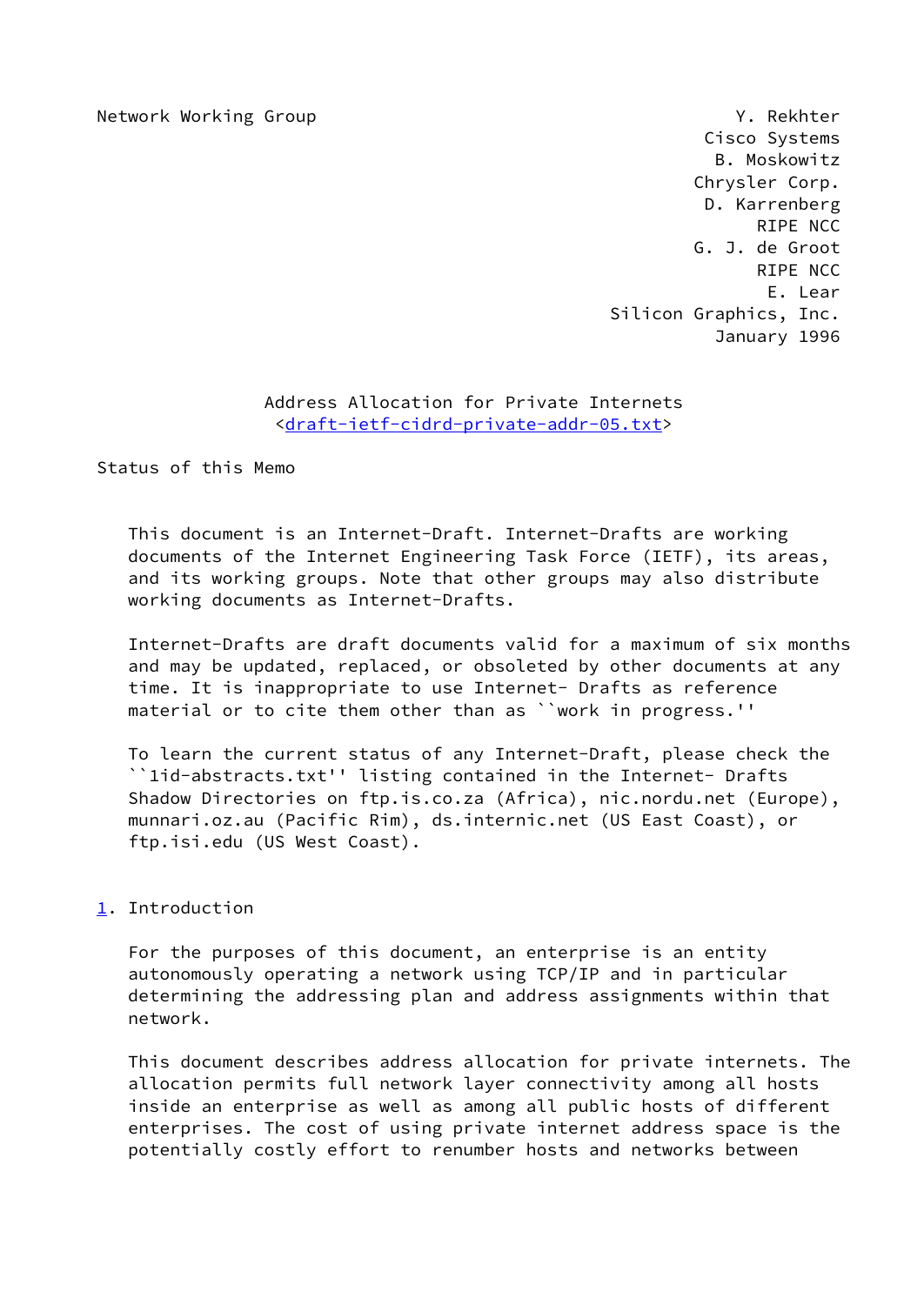## Address Allocation for Private Internets January 1996

public and private.

#### <span id="page-1-0"></span>[2](#page-1-0). Motivation

 With the proliferation of TCP/IP technology worldwide, including outside the Internet itself, an increasing number of non-connected enterprises use this technology and its addressing capabilities for sole intra-enterprise communications, without any intention to ever directly connect to other enterprises or the Internet itself.

 The Internet has grown beyond anyone's expectations. Sustained exponential growth continues to introduce new challenges. One challenge is a concern within the community that globally unique address space will be exhausted. A separate and far more pressing concern is that the amount of routing overhead will grow beyond the capabilities of Internet Service Providers. Efforts are in progress within the community to find long term solutions to both of these problems. Meanwhile it is necessary to revisit address allocation procedures, and their impact on the Internet routing system.

 Acquiring globally unique addresses from an Internet registry is no longer sufficient to achieve Internet-wide IP connectivity. In the past assignment of globally unique addresses had been sufficient to insure Internet-wide reachability to these addresses. To contain growth of routing overhead, an Internet Provider obtains a block of address space from an address registry, and then assigns to its customers addresses from within that block based on each customer requirement. The result of this process is that routes to many customers will be aggregated together, and will appear to other providers as a single route [\[RFC1518](https://datatracker.ietf.org/doc/pdf/rfc1518)], [\[RFC1519](https://datatracker.ietf.org/doc/pdf/rfc1519)].

 In order for route aggregation to be effective, Internet providers encourage customers joining their network to use the provider's block, and thus renumber their computers. Such encouragement may become a requirement in the future. With the current size of the Internet and its growth rate it is no longer realistic to assume that by virtue of acquiring globally unique IP addresses out of an Internet registry an organization that acquires such addresses would have Internet-wide IP connectivity once the organization gets connected to the Internet. To the contrary, it is quite likely that when the organization would connect to the Internet to achieve Internet-wide IP connectivity the organization would need to change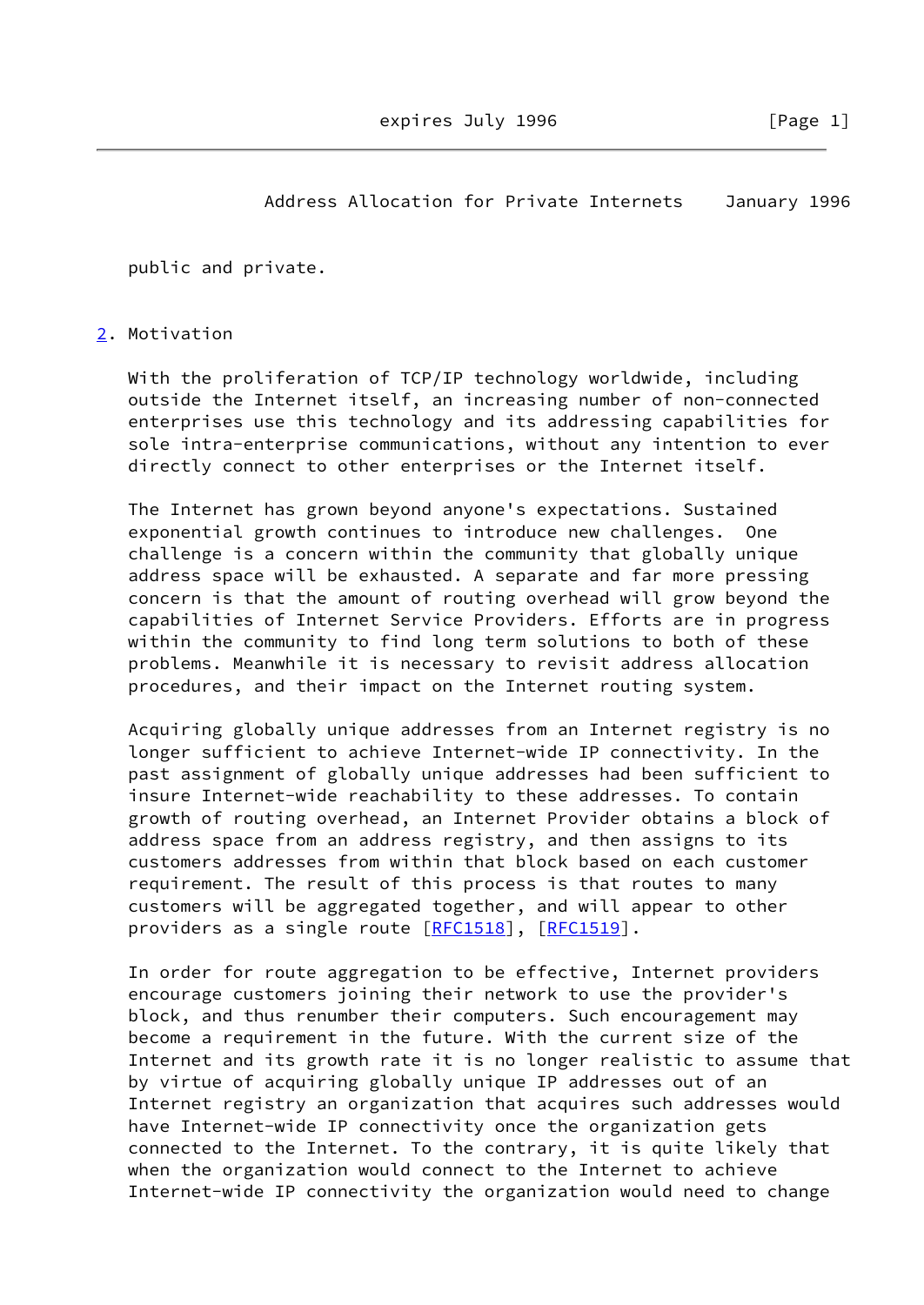IP addresses (renumber) all of its public hosts (hosts that require Internet-wide IP connectivity), regardless of whether the addresses used by the organization initially were globally unique or not.

The current practice is to assign globally unique addresses to all

expires July 1996 **[Page 2]** 

Address Allocation for Private Internets January 1996

 hosts that use TCP/IP. In order to extend the life of the IPv4 address space, address registries are requiring more justification than ever before, making it harder for organizations to acquire additional address space [\[RFC1466](https://datatracker.ietf.org/doc/pdf/rfc1466)].

 Hosts within enterprises that use IP can be partitioned into three categories:

- Category 1: hosts that do not require access to hosts in other enterprises or the Internet at large; hosts within this category may use IP addresses that are unambiguous within an enterprise, but may be ambiguous between enterprises.
- Category 2: hosts that need access to a limited set of outside services (e.g., E-mail, FTP, netnews, remote login) which can be handled by mediating gateways (e.g., application layer gateways). For many hosts in this category an unrestricted external access (provided via IP connectivity) may be unnecessary and even undesirable for privacy/security reasons. Just like hosts within the first category, such hosts may use IP addresses that are unambiguous within an enterprise, but may be ambiguous between enterprises.
- Category 3: hosts that need network layer access outside the enterprise (provided via IP connectivity); hosts in the last category require IP addresses that are globally unambiguous.

 We will refer to the hosts in the first and second categories as "private". We will refer to the hosts in the third category as "public".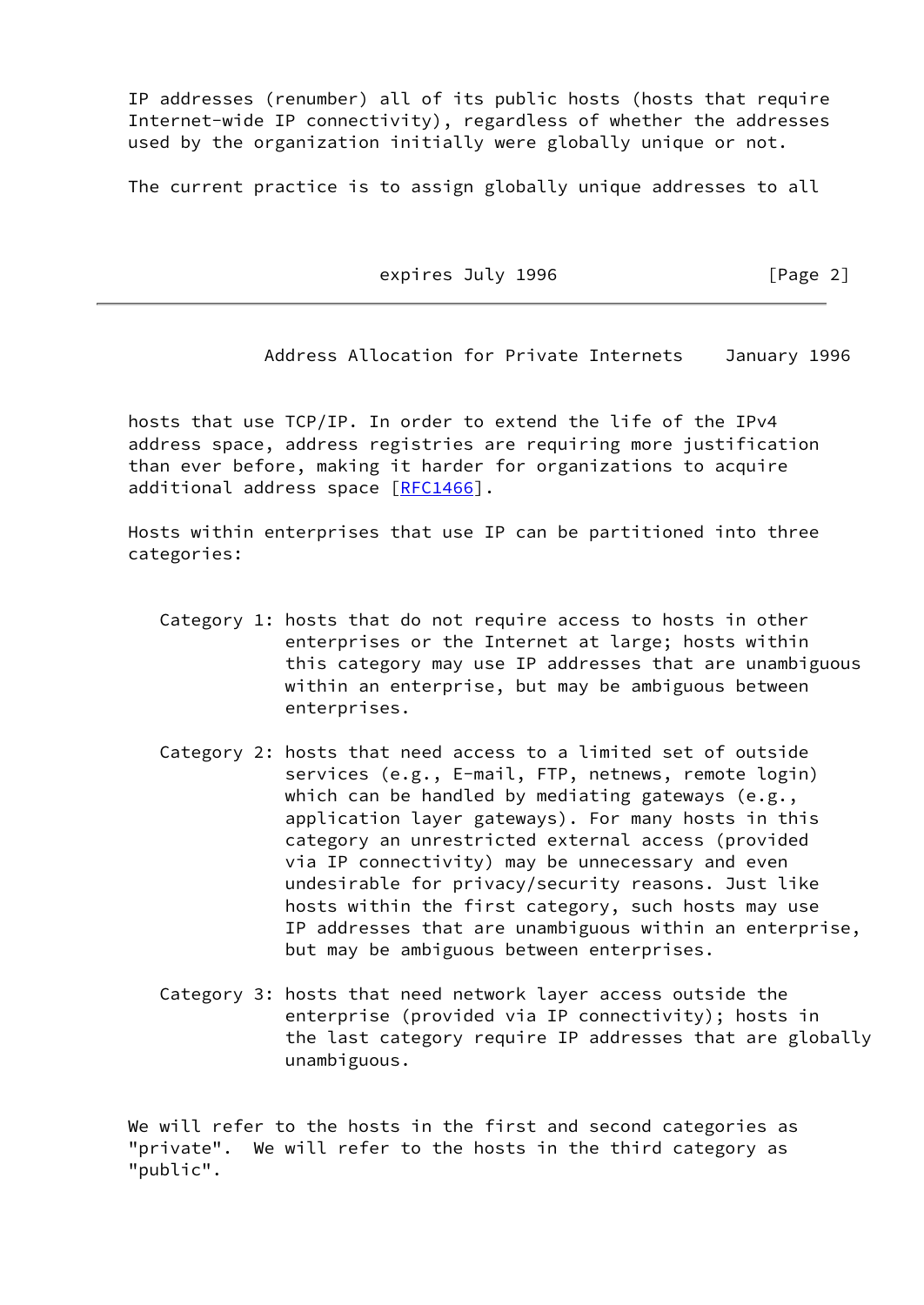Many applications require connectivity only within one enterprise and do not need external (outside the enterprise) connectivity for the majority of internal hosts. In larger enterprises it is often easy to identify a substantial number of hosts using TCP/IP that do not need network layer connectivity outside the enterprise.

 Some examples, where external connectivity might not be required, are:

 - A large airport which has its arrival/departure displays individually addressable via TCP/IP. It is very unlikely that

expires July 1996 [Page 3]

Address Allocation for Private Internets January 1996

 these displays need to be directly accessible from other networks.

- Large organizations like banks and retail chains are switching to TCP/IP for their internal communication. Large numbers of local workstations like cash registers, money machines, and equipment at clerical positions rarely need to have such connectivity.
- For security reasons, many enterprises use application layer gateways to connect their internal network to the Internet. The internal network usually does not have direct access to the Internet, thus only one or more gateways are visible from the Internet. In this case, the internal network can use non-unique IP network numbers.
- Interfaces of routers on an internal network usually do not need to be directly accessible from outside the enterprise.
- <span id="page-3-0"></span>[3](#page-3-0). Private Address Space

 The Internet Assigned Numbers Authority (IANA) has reserved the following three blocks of the IP address space for private internets:

| 10.0.0.0   | $\sim$ $\sim$ | $10.255.255.255$ (10/8 prefix) |                                   |
|------------|---------------|--------------------------------|-----------------------------------|
| 172.16.0.0 | $\sim$ $\sim$ |                                | 172.31.255.255 (172.16/12 prefix) |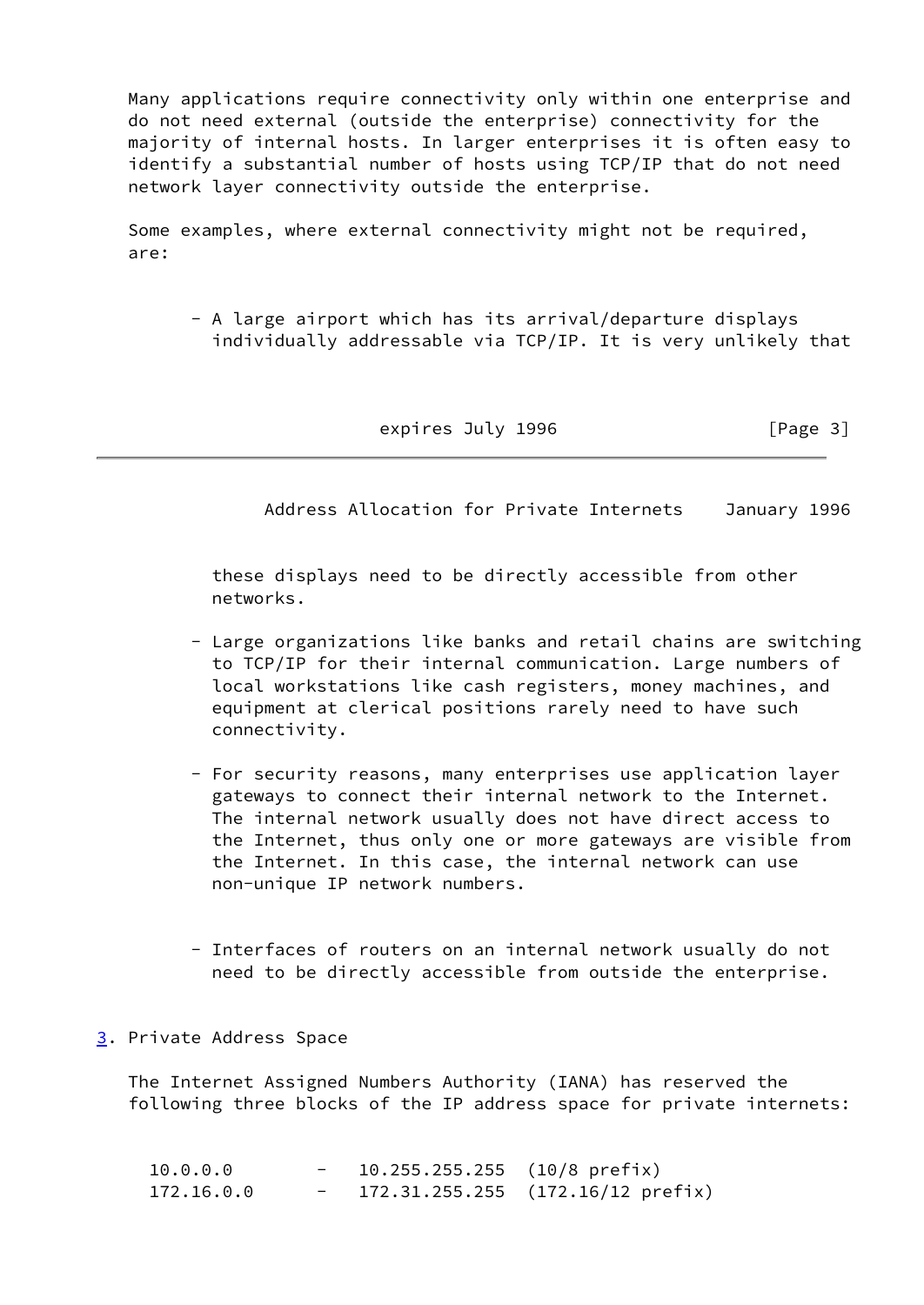192.168.0.0 - 192.168.255.255 (192.168/16 prefix)

 We will refer to the first block as "24-bit block", the second as "20-bit block, and to the third as "16-bit" block. Note that the first block is nothing but a single class A network number, while the second block is a set of 16 contiguous class B network numbers, and third block is a set of 256 contiguous class C network numbers.

 An enterprise that decides to use IP addresses out of the address space defined in this document can do so without any coordination with IANA or an Internet registry. The address space can thus be used by many enterprises. Addresses within this private address space will only be unique within the enterprise, or the set of enterprises which choose to cooperate over this space so they may communicate with each other in their own private internet.

 As before, any enterprise that needs globally unique address space is required to obtain such addresses from an Internet registry. An

expires July 1996 **[Page 4]** 

Address Allocation for Private Internets January 1996

 enterprise that requests IP addresses for its external connectivity will never be assigned addresses from the blocks defined above.

 In order to use private address space, an enterprise needs to determine which hosts do not need to have network layer connectivity outside the enterprise in the foreseeable future and thus could be classified as private. Such hosts will use the private address space defined above. Private hosts can communicate with all other hosts inside the enterprise, both public and private. However, they cannot have IP connectivity to any host outside of the enterprise. While not having external (outside of the enterprise) IP connectivity private hosts can still have access to external services via mediating gateways (e.g., application layer gateways).

 All other hosts will be public and will use globally unique address space assigned by an Internet Registry. Public hosts can communicate with other hosts inside the enterprise both public and private and can have IP connectivity to public hosts outside the enterprise. Public hosts do not have connectivity to private hosts of other enterprises.

Moving a host from private to public or vice versa involves a change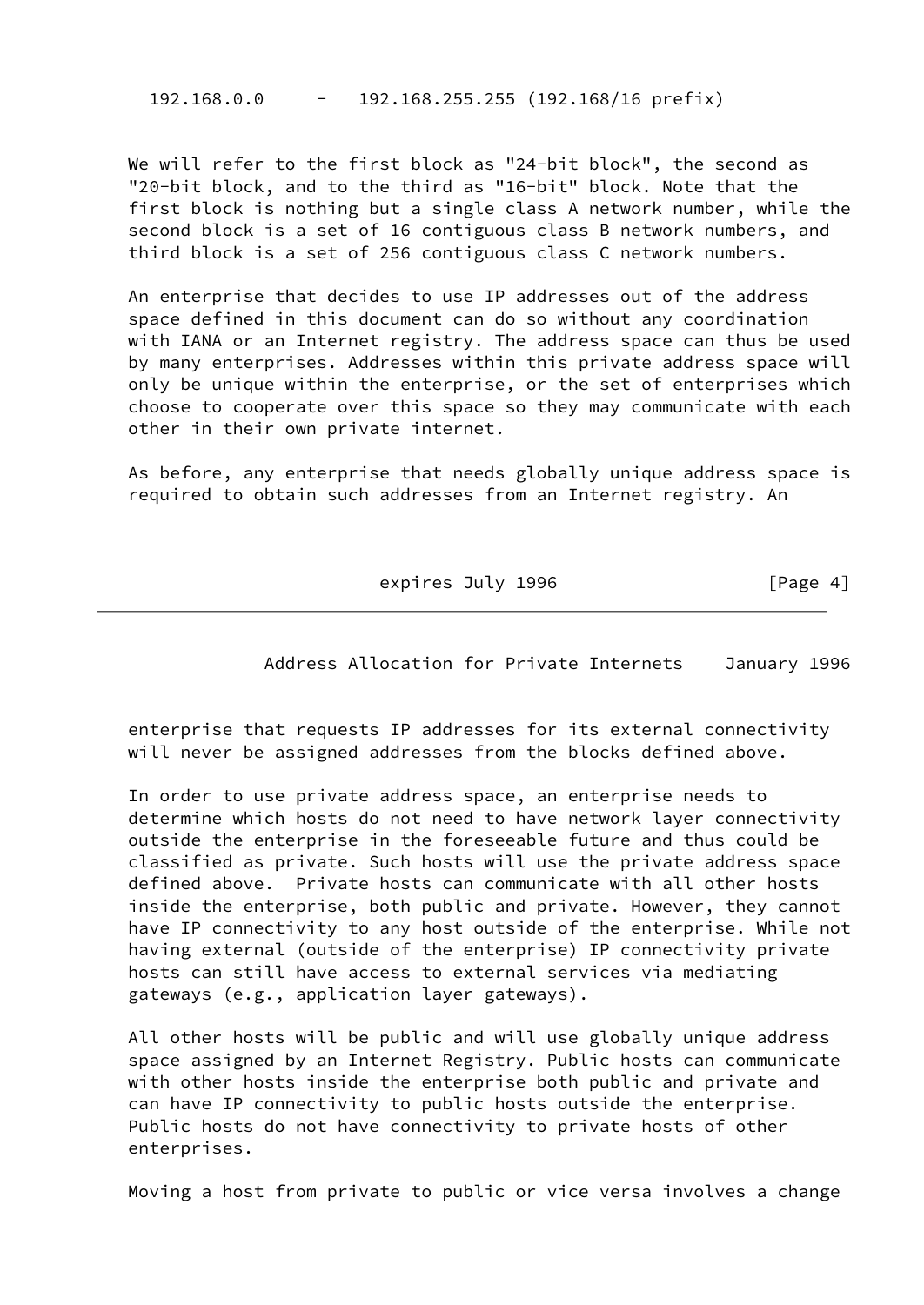of IP address, changes to the appropriate DNS entries, and changes to configuration files on other hosts that reference the host by IP address.

 Because private addresses have no global meaning, routing information about private networks shall not be propagated on inter-enterprise links, and packets with private source or destination addresses should not be forwarded across such links. Routers in networks not using private address space, especially those of Internet service providers, are expected to be configured to reject (filter out) routing information about private networks. If such a router receives such information the rejection shall not be treated as a routing protocol error.

 Indirect references to such addresses should be contained within the enterprise. Prominent examples of such references are DNS Resource Records and other information referring to internal private addresses. In particular, Internet service providers should take measures to prevent such leakage.

<span id="page-5-0"></span>[4](#page-5-0). Advantages and Disadvantages of Using Private Address Space

 The obvious advantage of using private address space for the Internet at large is to conserve the globally unique address space by not using it where global uniqueness is not required.

expires July 1996 **[Page 5]** 

Address Allocation for Private Internets January 1996

 Enterprises themselves also enjoy a number of benefits from their usage of private address space: They gain a lot of flexibility in network design by having more address space at their disposal than they could obtain from the globally unique pool. This enables operationally and administratively convenient addressing schemes as well as easier growth paths.

 For a variety of reasons the Internet has already encountered situations where an enterprise that has not been connected to the Internet had used IP address space for its hosts without getting this space assigned from the IANA. In some cases this address space had been already assigned to other enterprises. If such an enterprise would later connects to the Internet, this could potentially create very serious problems, as IP routing cannot provide correct operations in presence of ambiguous addressing. Although in principle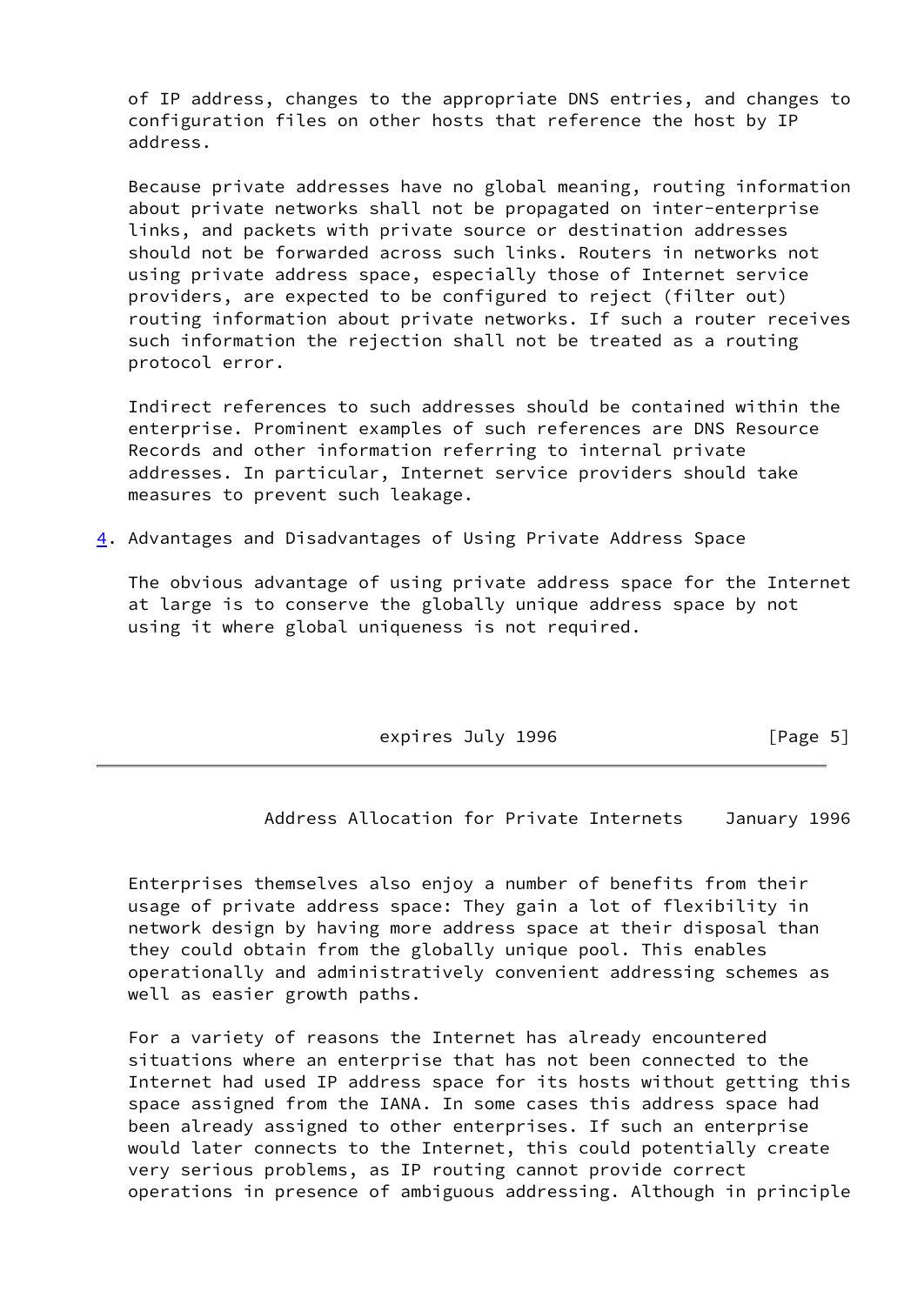Internet Service Providers should guard against such mistakes through the use of route filters, this does not always happen in practice. Using private address space provides a safe choice for such enterprises, avoiding clashes once outside connectivity is needed.

 A major drawback to the use of private address space is that it may actually reduce an enterprise's flexibility to access the Internet. Once one commits to using a private address, one is committing to renumber part or all of an enterprise, should one decide to provide IP connectivity between that part (or all of the enterprise) and the Internet. Usually the cost of renumbering can be measured by counting the number of hosts that have to transition from private to public. As was discussed earlier, however, even if a network uses globally unique addresses, it may still have to renumber in order to acquire Internet-wide IP connectivity.

 Another drawback to the use of private address space is that it may require renumbering when merging several private internets into a single private internet. If we review the examples we list in [Section](#page-1-0) [2](#page-1-0), we note that companies tend to merge. If such companies prior to the merge maintained their uncoordinated internets using private address space, then if after the merge these private internets would be combined into a single private internet, some addresses within the combined private internet may not be unique. As a result, hosts with these addresses would need to be renumbered.

 The cost of renumbering may well be mitigated by development and deployment of tools that facilitate renumbering (e.g. Dynamic Host Configuration Protocol (DHCP)). When deciding whether to use private addresses, we recommend to inquire computer and software vendors about availability of such tools. A separate IETF effort (PIER Working Group) is pursuing full documentation of the requirements and procedures for renumbering.

expires July 1996 [Page 6]

Address Allocation for Private Internets January 1996

## <span id="page-6-0"></span>[5](#page-6-0). Operational Considerations

 One possible strategy is to design the private part of the network first and use private address space for all internal links. Then plan public subnets at the locations needed and design the external connectivity.

This design does not need to be fixed permanently. If a group of one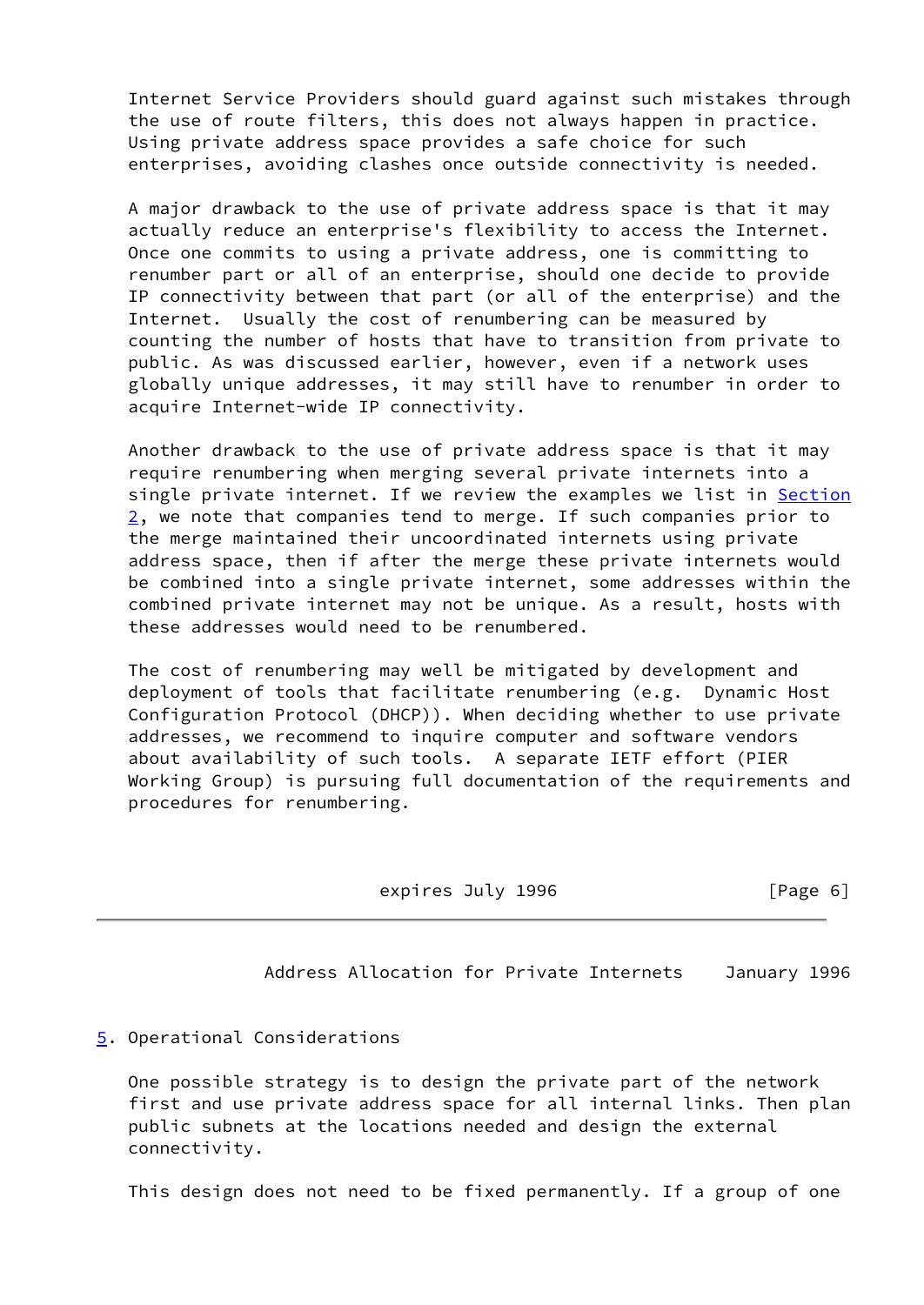or more hosts requires to change their status (from private to public or vice versa) later, this can be accomplished by renumbering only the hosts involved, and changing physical connectivity, if needed. In locations where such changes can be foreseen (machine rooms, etc.), it is advisable to configure separate physical media for public and private subnets to facilitate such changes. In order to avoid major network disruptions, it is advisable to group hosts with similar connectivity needs on their own subnets.

 If a suitable subnetting scheme can be designed and is supported by the equipment concerned, it is advisable to use the 24-bit block (class A network) of private address space and make an addressing plan with a good growth path. If subnetting is a problem, the 16-bit block (class C networks), or the 20-bit block (class B networks) of private address space can be used.

 One might be tempted to have both public and private addresses on the same physical medium. While this is possible, there are pitfalls to such a design (note that the pitfalls have nothing to do with the use of private addresses, but are due to the presence of multiple IP subnets on a common Data Link subnetwork). We advise caution when proceeding in this area.

 It is strongly recommended that routers which connect enterprises to external networks are set up with appropriate packet and routing filters at both ends of the link in order to prevent packet and routing information leakage. An enterprise should also filter any private networks from inbound routing information in order to protect itself from ambiguous routing situations which can occur if routes to the private address space point outside the enterprise.

 It is possible for two sites, who both coordinate their private address space, to communicate with each other over a public network. To do so they must use some method of encapsulation at their borders to a public network, thus keeping their private addresses private.

 If two (or more) organizations follow the address allocation specified in this document and then later wish to establish IP connectivity with each other, then there is a risk that address uniqueness would be violated. To minimize the risk it is strongly

expires July 1996 [Page 7]

Address Allocation for Private Internets January 1996

recommended that an organization using private IP addresses choose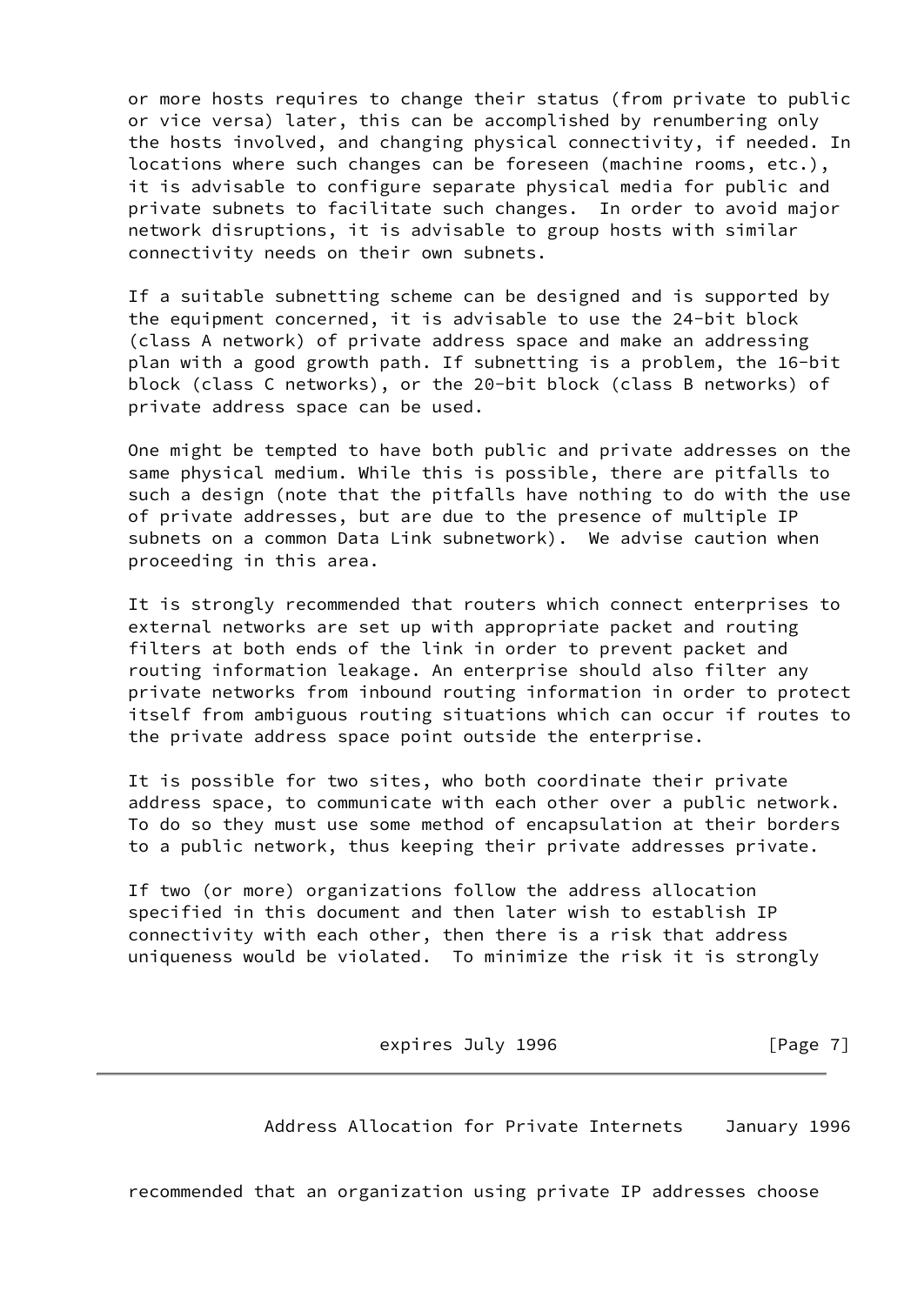randomly from the reserved pool of private addresses, when allocating sub-blocks for its internal allocation.

 If an enterprise uses the private address space, or a mix of private and public address spaces, then DNS clients outside of the enterprise should not see addresses in the private address space used by the enterprise, since these addresses would be ambiguous. One way to ensure this is to run two authority servers for each DNS zone containing both publically and privately addressed hosts. One server would be visible from the public address space and would contain only the subset of the enterprise's addresses which were reachable using public addresses. The other server would be reachable only from the private network and would contain the full set of data, including the private addresses and whatever public addresses are reachable the private network. In order to ensure consistency, both servers should be configured from the same data of which the publically visible zone only contains a filtered version. There is certain degree of additional complexity associated with providing these capabilities.

<span id="page-8-0"></span>[6](#page-8-0). Security Considerations

Security Considerations are not addressed in this document.

<span id="page-8-1"></span>[7](#page-8-1). Conclusion

 With the described scheme many large enterprises will need only a relatively small block of addresses from the globally unique IP address space. The Internet at large benefits through conservation of globally unique address space which will effectively lengthen the lifetime of the IP address space. The enterprises benefit from the increased flexibility provided by a relatively large private address space. However, use of private addressing requires that an organization renumber part or all of its enterprise network, as its connectivity requirements change over time.

<span id="page-8-2"></span>[8](#page-8-2). Acknowledgments

We would like to thank Tony Bates (MCI), Jordan Becker (ANS), Hans- Werner Braun (SDSC), Ross Callon (BayNetworks), John Curran (BBN Planet), Vince Fuller (BBN Planet), Tony Li (cisco Systems), Anne Lord (RIPE NCC), Milo Medin (NSI), Marten Terpstra (BayNetworks), Geza Turchanyi (RIPE NCC), Christophe Wolfhugel (Pasteur Institute), Andy Linton (connect.com.au), Brian Carpenter (CERN), Randy Bush (PSG), Erik Fair (Apple Computer), Dave Crocker (Brandenburg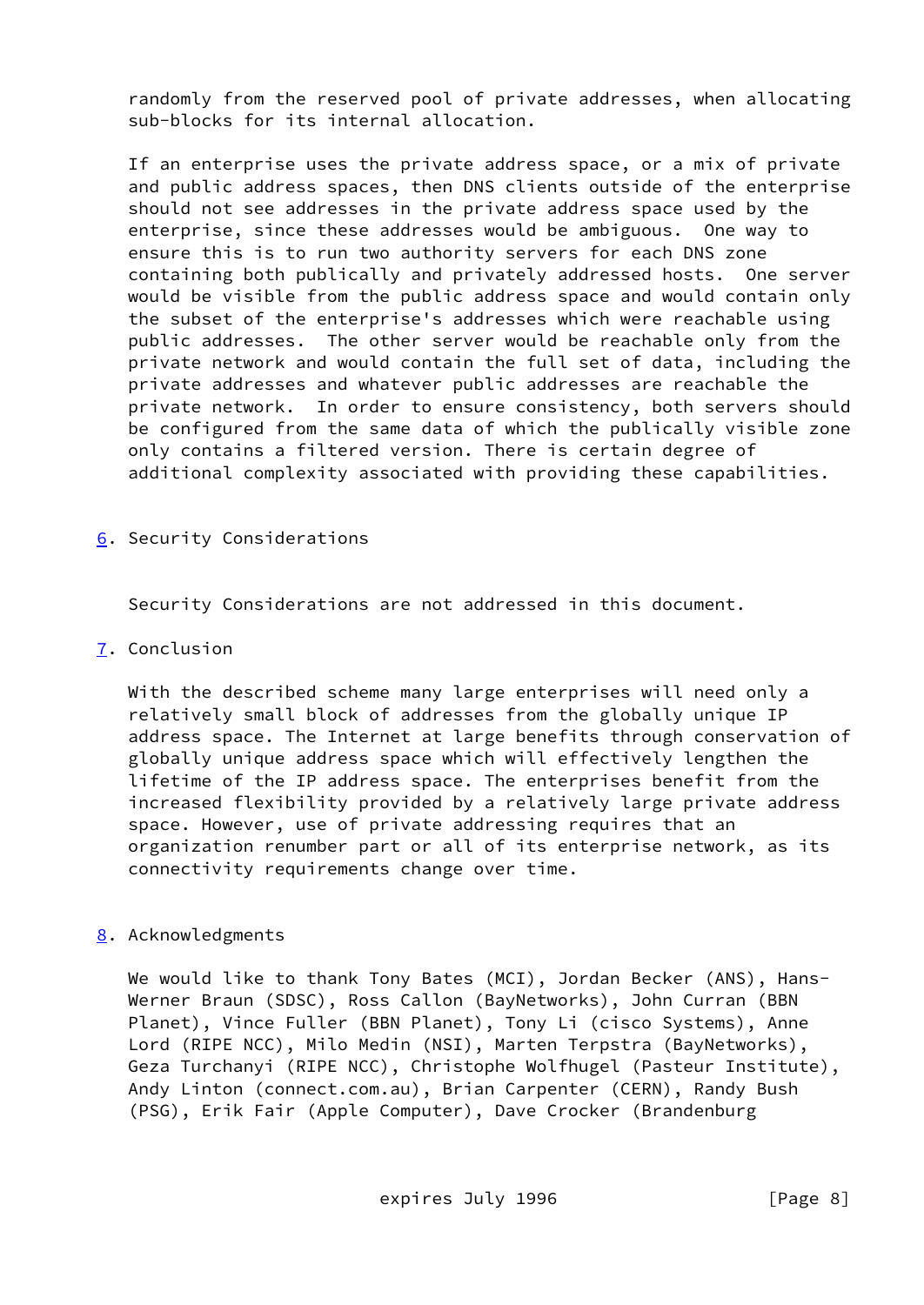Address Allocation for Private Internets January 1996

 Consulting), Tom Kessler (SGI), Dave Piscitello (Core Competence), Matt Crawford (FNAL), Michael Patton (BBN), and Paul Vixie (Internet Software Consortium) for their review and constructive comments.

- <span id="page-9-0"></span>[9](#page-9-0). References
	- [RFC1466] Gerich, E., "Guidelines for Management of IP Address Space", [RFC 1466,](https://datatracker.ietf.org/doc/pdf/rfc1466) Merit Network, Inc., May 1993.
	- [RFC1518] Rekhter, Y., Li, T., "An Architecture for IP Address Allocation with CIDR", September 1993
	- [RFC1519] Fuller, V., Li, T., Yu, J., Varadhan, K., "Classless Inter-Domain Routing (CIDR): an Address Assignment and Aggregation Strategy", September 1993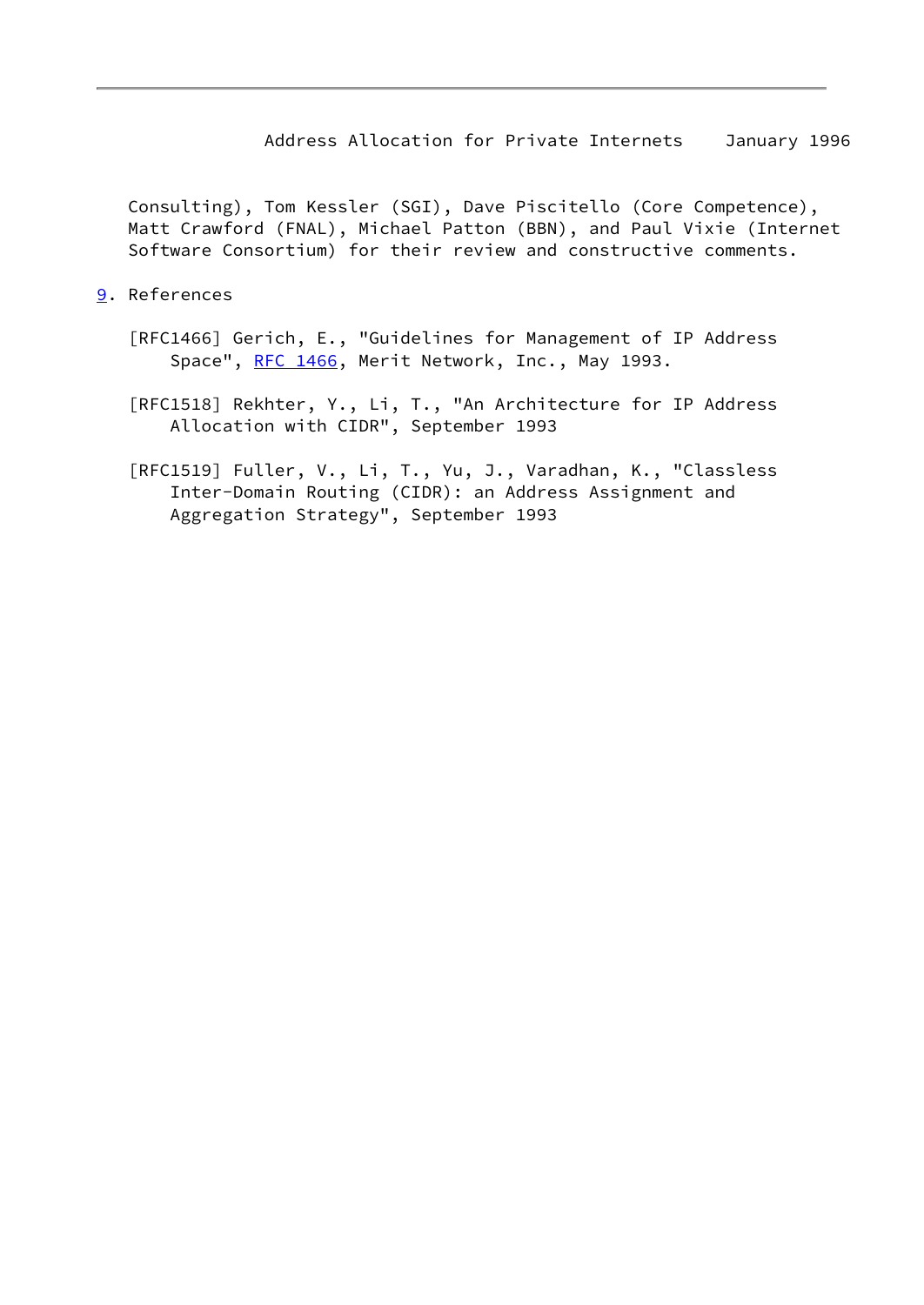# Address Allocation for Private Internets January 1996

<span id="page-10-0"></span>[10.](#page-10-0) Authors' Addresses

 Yakov Rekhter Cisco systems 170 West Tasman Drive San Jose, CA, USA

 Phone: +1 914 528 0090 Fax: +1 408 526-4952 EMail: yakov@cisco.com

 Robert G Moskowitz Chrysler Corporation CIMS: 424-73-00 25999 Lawrence Ave Center Line, MI 48015

 Phone: +1 810 758 8212 Fax: +1 810 758 8173 EMail: rgm3@is.chrysler.com

 Daniel Karrenberg RIPE Network Coordination Centre Kruislaan 409 1098 SJ Amsterdam, the Netherlands

 Phone: +31 20 592 5065 Fax: +31 20 592 5090 EMail: Daniel.Karrenberg@ripe.net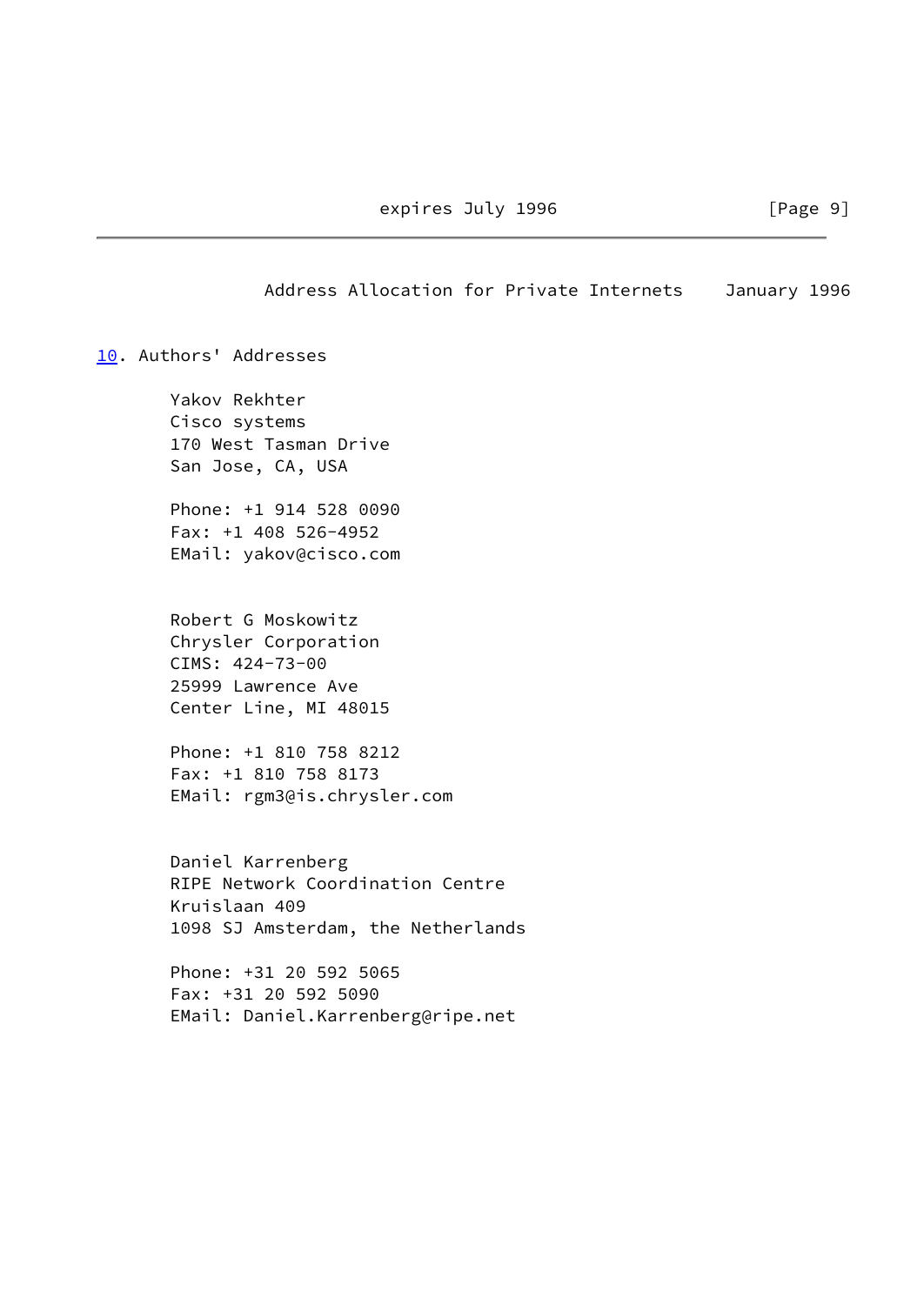expires July 1996 **[Page 10]** 

Address Allocation for Private Internets January 1996

 Geert Jan de Groot RIPE Network Coordination Centre Kruislaan 409 1098 SJ Amsterdam, the Netherlands

 Phone: +31 20 592 5065 Fax: +31 20 592 5090 EMail: GeertJan.deGroot@ripe.net

 Eliot Lear Mail Stop 15-730 Silicon Graphics, Inc. 2011 N. Shoreline Blvd. Mountain View, CA 94043-1389

 Phone: +1 415 960 1980 Fax: +1 415 961 9584 EMail: lear@sgi.com